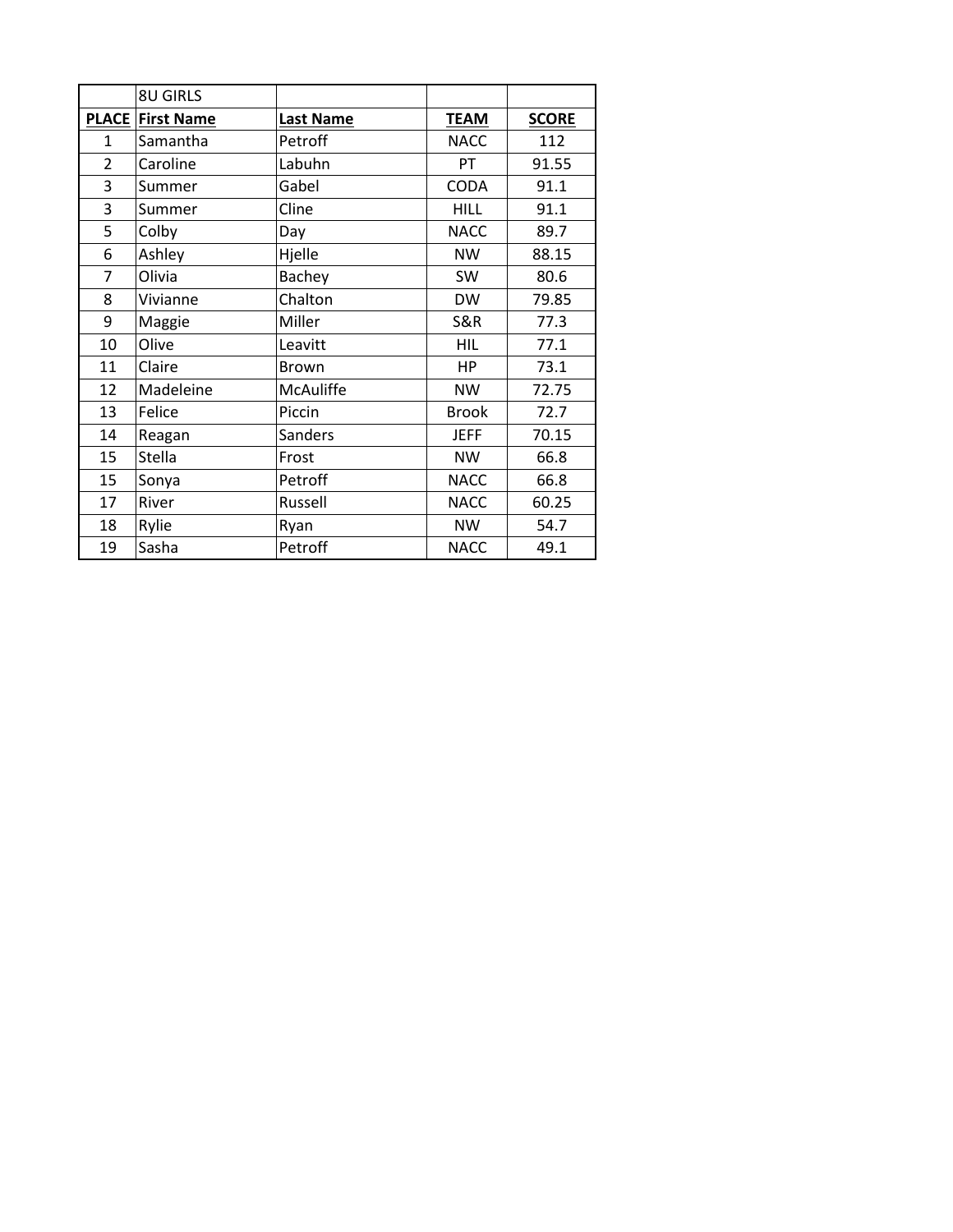|               | <b>8U BOYS</b>          |                  |             |              |
|---------------|-------------------------|------------------|-------------|--------------|
|               | <b>PLACE First Name</b> | <b>Last Name</b> | <b>TEAM</b> | <b>SCORE</b> |
| 1             | Alex                    | Denny            | <b>CODA</b> | 102.5        |
| $\mathcal{P}$ | Luke                    | Lowe             | Sciot       | 94           |
| 3             | Reid                    | Stultz           | <b>DW</b>   | 87.65        |
| 4             | Landen                  | Marinelli        | Annh        | 83.3         |
| 5             | Samuel                  | Turner           | S&R         | 82.45        |
| 6             | Lane                    | White            | S&R         | 82.3         |
| 7             | Tyler                   | Jackson          | <b>SC</b>   | 82.2         |
| 8             | Landon                  | Heath            | <b>WW</b>   | 79.6         |
| 9             | Randon                  | Russell          | <b>NACC</b> | 71.35        |
| 10            | Jacob                   | Connor           | JC          | 67.15        |
| 11            | Lucas                   | Mundwiler        | Muir        | 67           |
| 12            | Liam                    | Powers           | Hill        | 61.2         |
| 13            | Andrew                  | Palmer           | HP          | 57.95        |
| 14            | Joe                     | Parks            | Jeff        | 37.7         |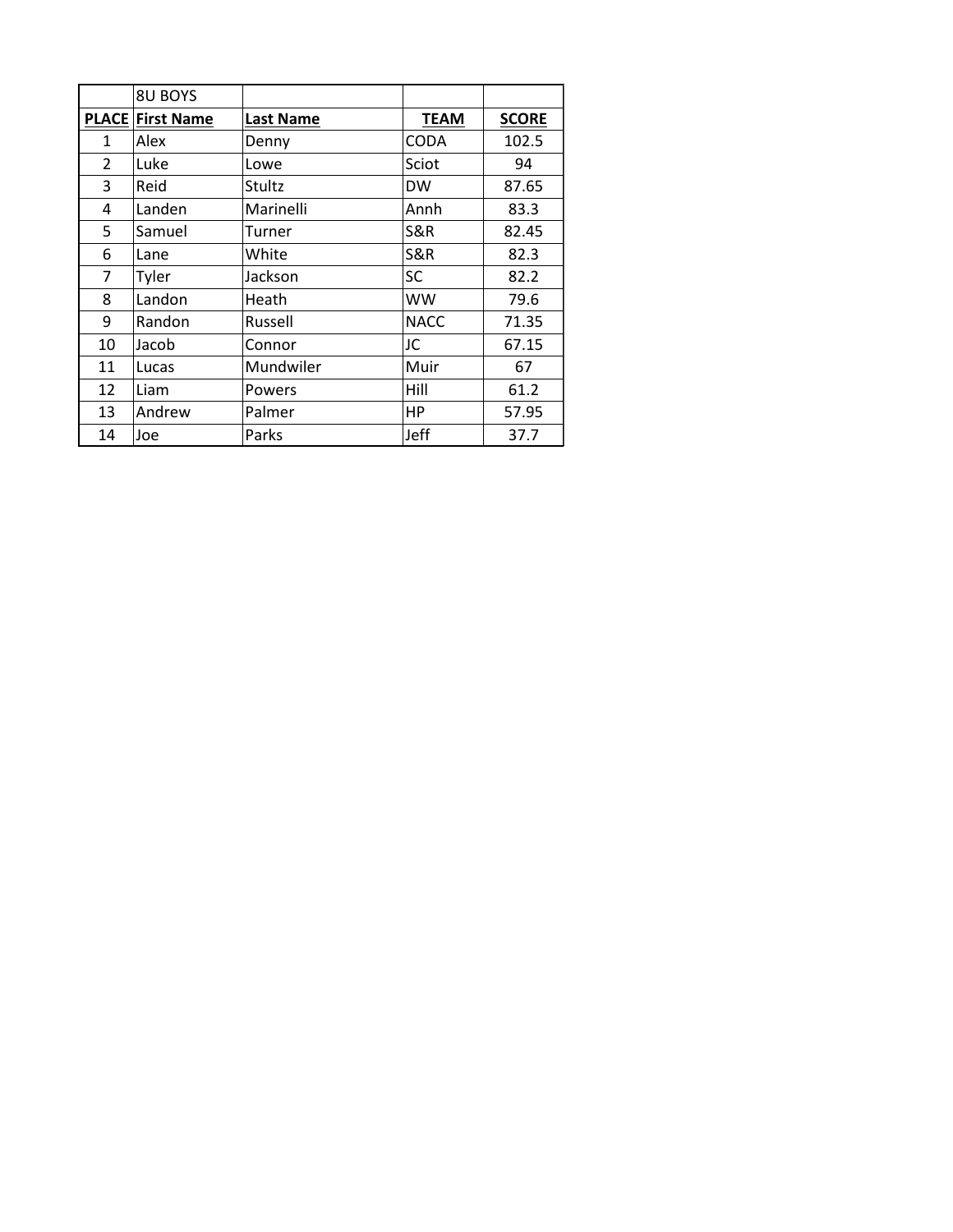|                | 9-10 GIRLS        |                  |                |              |
|----------------|-------------------|------------------|----------------|--------------|
| <b>PLACE</b>   | <b>First Name</b> | <b>Last Name</b> | <b>TEAM</b>    | <b>SCORE</b> |
| $\mathbf{1}$   | Evelyn            | Fitz             | Lakes          | 116.05       |
| $\overline{2}$ | Finley            | Sruckel          | <b>Brook</b>   | 102.5        |
| 3              | Autumn            | Cline            | Hill           | 102.15       |
| $\overline{4}$ | Emerson           | Turner           | <b>S&amp;R</b> | 98.8         |
| 5              | Sarah             | White            | JC             | 97.95        |
| 6              | Josie             | Golon            | <b>S&amp;R</b> | 97.25        |
| $\overline{7}$ | Gretchen          | Helfrich         | SC             | 97.15        |
| 8              | Quinn             | Chalton          | <b>DW</b>      | 96.1         |
| 9              | Dottie            | Blackburn        | <b>CODA</b>    | 93.3         |
| 10             | Lanie             | Keener           | Tartan         | 91.9         |
| 11             | Annabelle         | <b>Burkle</b>    | <b>S&amp;R</b> | 90.15        |
| 12             | Evelyn            | Bartalon         | Worth          | 89.2         |
| 13             | Gabby             | Connor           | JC             | 89.05        |
| 14             | Pyper             | Blackman         | JC             | 88.05        |
| 15             | Courtney          | Kelly            | <b>NACC</b>    | 87.1         |
| 16             | Caroline          | Kman             | Kins           | 86.25        |
| 17             | Peyton            | Johnson          | <b>NW</b>      | 86.05        |
| 18             | Annie             | McAllister       | <b>NW</b>      | 85.7         |
| 19             | Charlotte         | Smith            | Lakes          | 82.6         |
| 20             | Emery             | White            | <b>S&amp;R</b> | 81.1         |
| 21             | Reagan            | Heath            | <b>WW</b>      | 79.5         |
| 22             | Lulu              | Schnetzler       | <b>WW</b>      | 66.05        |
| 23             | Kiera             | Powers           | Hill           | 61.2         |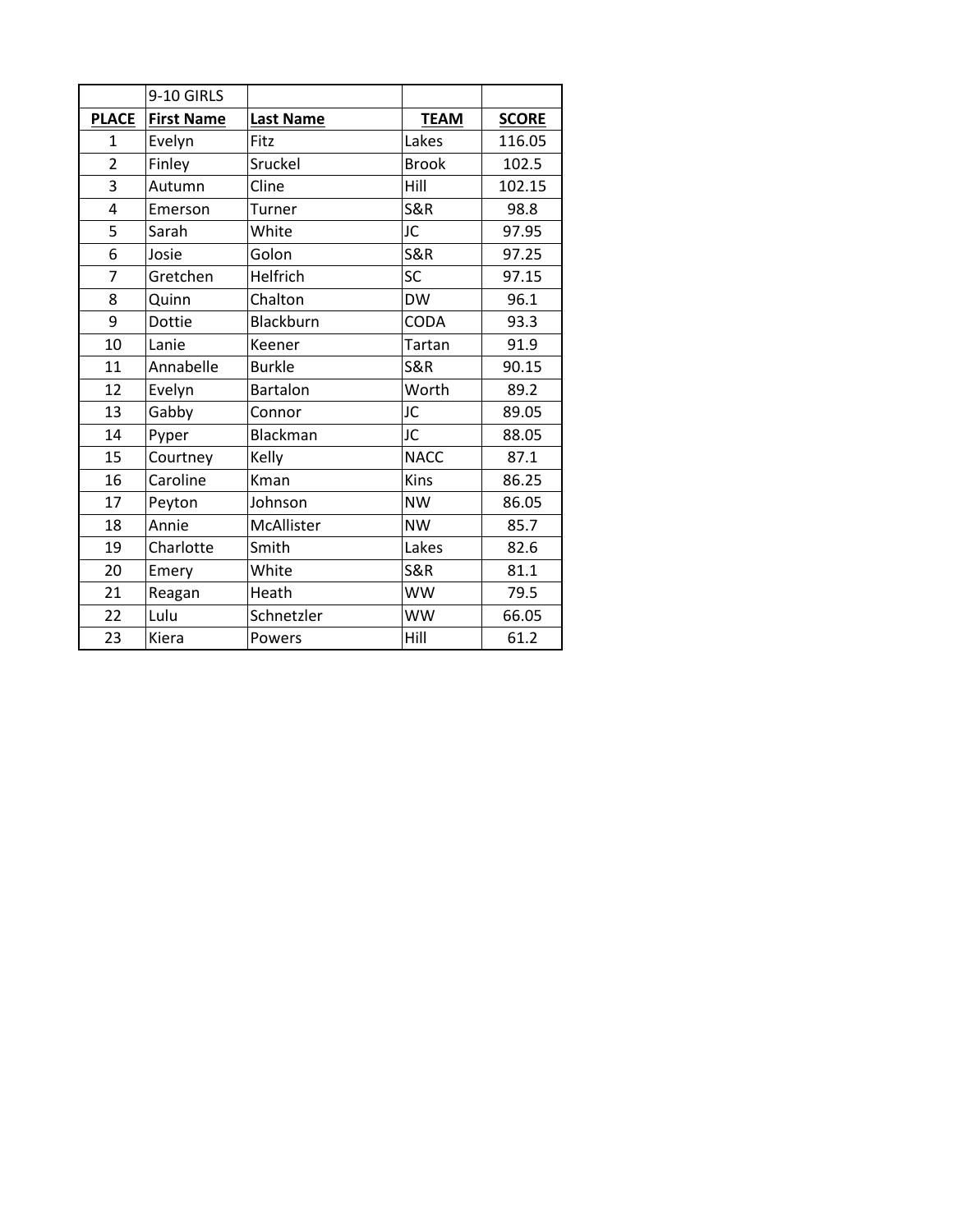|                | 9-10 BOYS         |                                 |             |                |                      |  |
|----------------|-------------------|---------------------------------|-------------|----------------|----------------------|--|
| <b>PLACE</b>   | <b>First Name</b> | <b>Last Name</b>                | <b>TEAM</b> |                | Place SCORE          |  |
| 1              | Rydan             | Russell                         | <b>NACC</b> | 1              | 139.25               |  |
| $\overline{2}$ | Jackson           | Monus                           | CCC         | 1              | 117.6                |  |
| 3              | <b>Brock</b>      | Miller                          | Lakes       | 2              | 111.15               |  |
| 4              | Max               | Zavarella                       | Lakes       | 5              | 100.6                |  |
| 5              | Ehren             | <b>Bratten</b>                  | JC          | 1              | 100.05               |  |
| 6              | Connor            | Piatt                           | GH          | 2              | 92.8                 |  |
| $\overline{7}$ | AJ                | Keir                            | <b>CODA</b> | 1              | 90.65                |  |
| 8              | Patrick           | Denny                           | <b>CODA</b> | $\overline{2}$ | 87.45                |  |
| 9              | Sam               | <b>Stewart</b>                  | <b>WHCC</b> | 3              | 87.4                 |  |
| 10             | Christopher       | Palmer                          | HP          | 9              | 87.1                 |  |
| 11             | James             | Legates                         | <b>CODA</b> | 3              | 74.25                |  |
| 12             | Rowan             | Russell                         | <b>NACC</b> | 7              | 73.85                |  |
| 13             | Leo               | Ryan                            | <b>WW</b>   | 3              | 70.15                |  |
| 14             | Cooper            | Frizzell                        | <b>HP</b>   | 3              | 65.95                |  |
| 15             | Kellan            | <b>Bullen</b>                   | Hil         | 2              | 62.25                |  |
| 16             | Bradyn            | Belcher                         | Kin         | 6              | $61.45$ <sup>*</sup> |  |
| 17             | Graham            | Sanders                         | Jeff        | 7              | 57.95                |  |
| 18             | Wesley            | Jackson                         | SC          | 6              | 50.4                 |  |
| 19             | Aidyn             | Belcher                         | Kin         | 5              | $43.4$ *             |  |
| 20             | Jared             | Fowler                          | Worth       | 8              | 42.9                 |  |
|                |                   | *illeagal sheet, no team points |             |                |                      |  |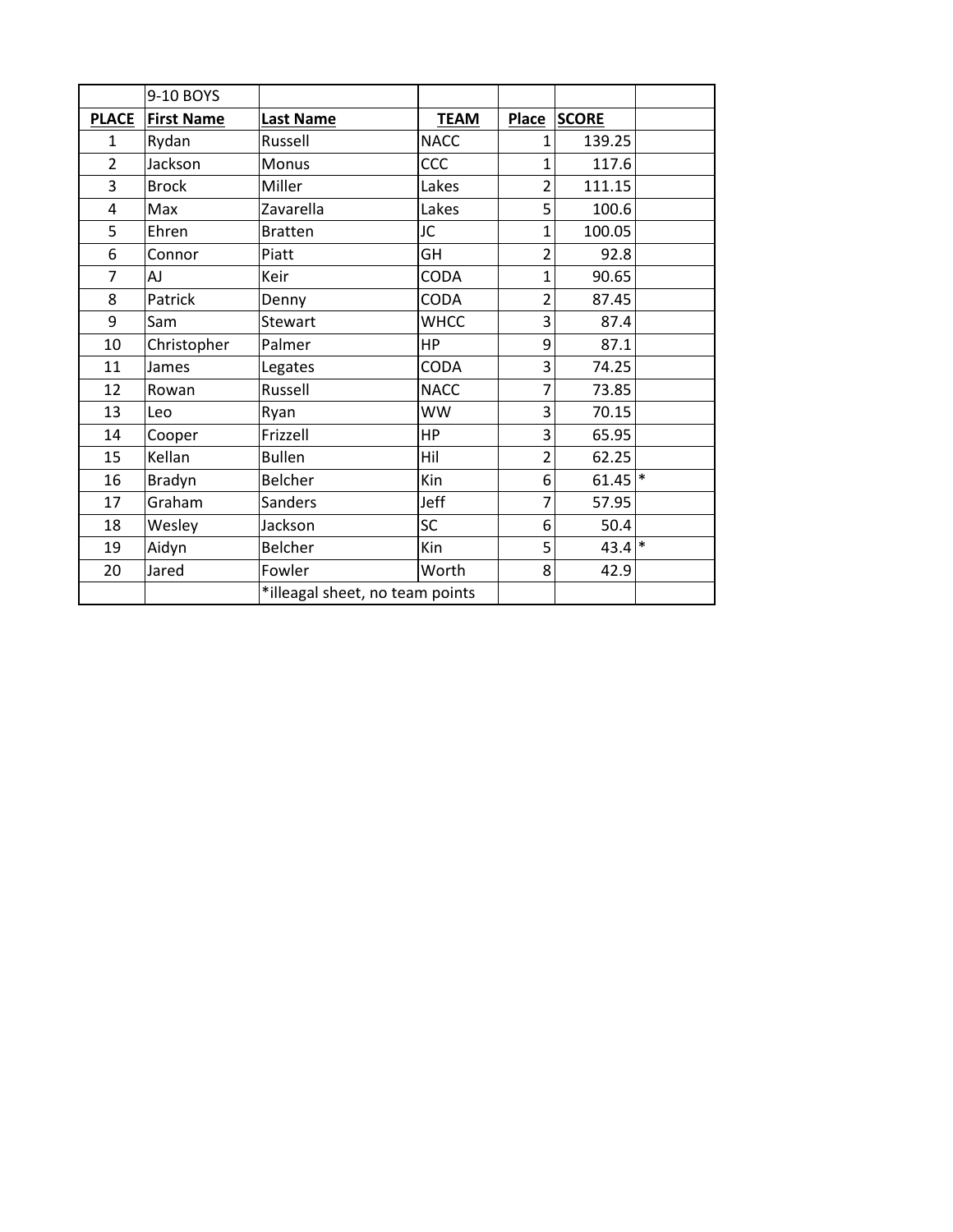|              | 11-12 Girls       |                  |             |              |
|--------------|-------------------|------------------|-------------|--------------|
| <b>PLACE</b> | <b>First Name</b> | <b>Last Name</b> | <b>TEAM</b> | <b>SCORE</b> |
| 1            | Camryn            | Ganzer           | Lakes       | 160.65       |
| 2            | Maddie            | Zechman          | <b>WW</b>   | 141.4        |
| 4            | Addison           | Lucas            | Hill        | 136.85       |
| 3            | Lydia             | <b>Nyktas</b>    | Hill        | 136.7        |
| 5            | Peyton            | Rankin           | Lakes       | 126.7        |
| 6            | Abigail           | <b>Bricker</b>   | <b>DW</b>   | 121.35       |
| 7            | Chloe             | Moreland         | <b>WW</b>   | 118.3        |
| 8            | Anna              | Richardson       | <b>CODA</b> | 117.8        |
| 9            | <b>Brooke</b>     | Gabel            | Worth       | 113.55       |
| 10           | Estella           | Schnetzler       | <b>WW</b>   | 112.45       |
| 11           | Faith             | Clark            | <b>DW</b>   | 110.35       |
| 12           | Eliza             | Martini          | <b>CODA</b> | 98.05        |
| 13           | Sidney            | Bear             | Hill        | 80.8         |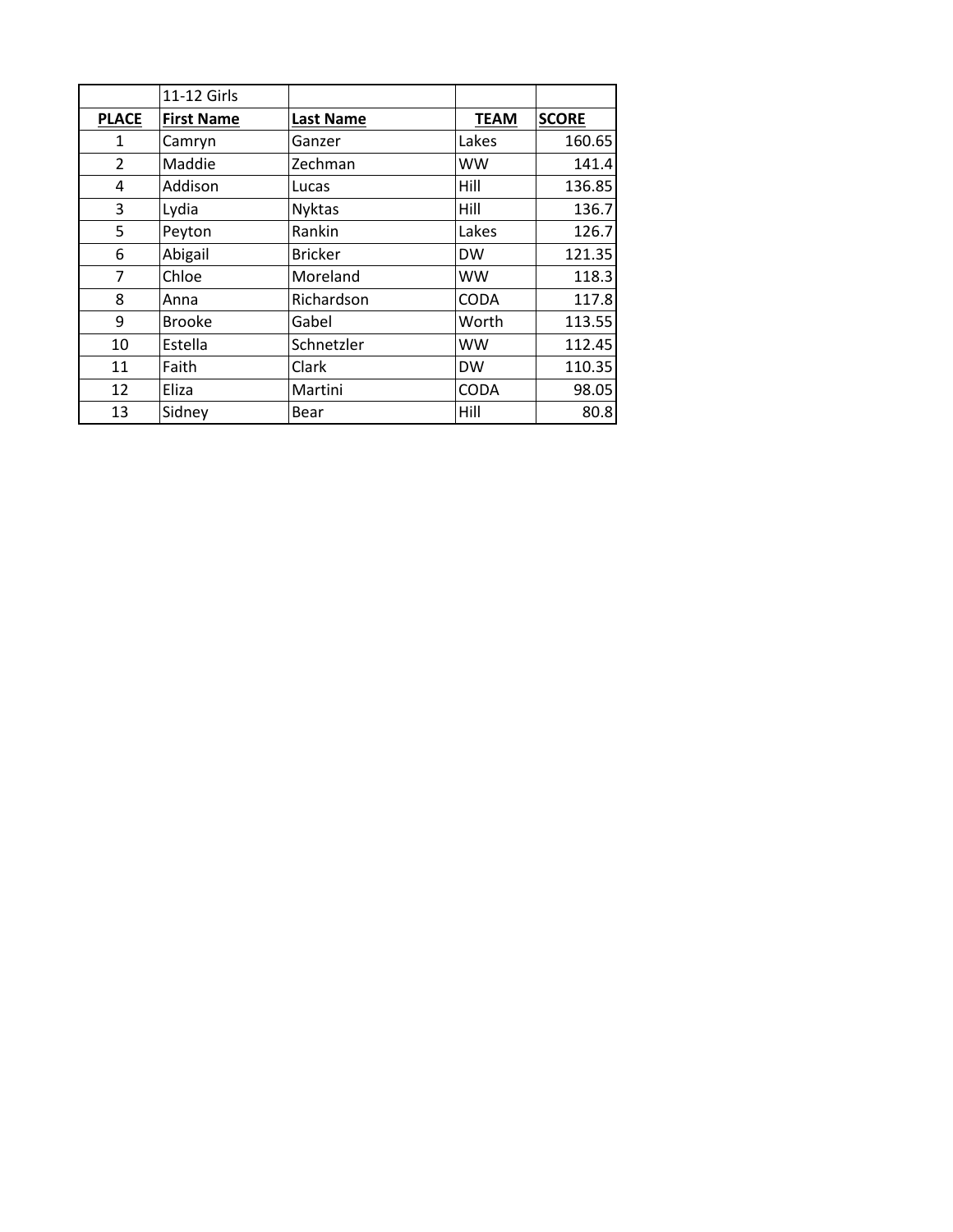|              | 11-12 BOYS        |                  |                |              |
|--------------|-------------------|------------------|----------------|--------------|
| <b>PLACE</b> | <b>First Name</b> | <b>Last Name</b> | <b>TEAM</b>    | <b>SCORE</b> |
| 1            | Madden            | Vietta           | GH             | 160.95       |
| 2            | Ben               | Lam              | Muir           | 137.65       |
| 3            | Cole              | Farbizo          | GH             | 135.35       |
| 4            | Zach              | Klasner          | <b>NACC</b>    | 133.6        |
| 5            | Finn              | McHugh           | <b>S&amp;R</b> | 113.95       |
| 6            | Nathaneal         | Schimming        | PT             | 112.55       |
| 7            | Vanness           | DeCreell         | GH             | 112.5        |
| 8            | Trent             | Hughes           | Jeff           | 111.8        |
| 9            | Cayden            | <b>Myers</b>     | Hill           | 107.15       |
| 10           | Ivan              | Cooper           | <b>CODA</b>    | 103.5        |
| 11           | Alex              | Fowler           | Worth          | 98.5         |
| 12           | Calvin            | Cooper           | <b>CODA</b>    | 95.45        |
| 13           | Garrison          | Riedl            | OL             | 88.55        |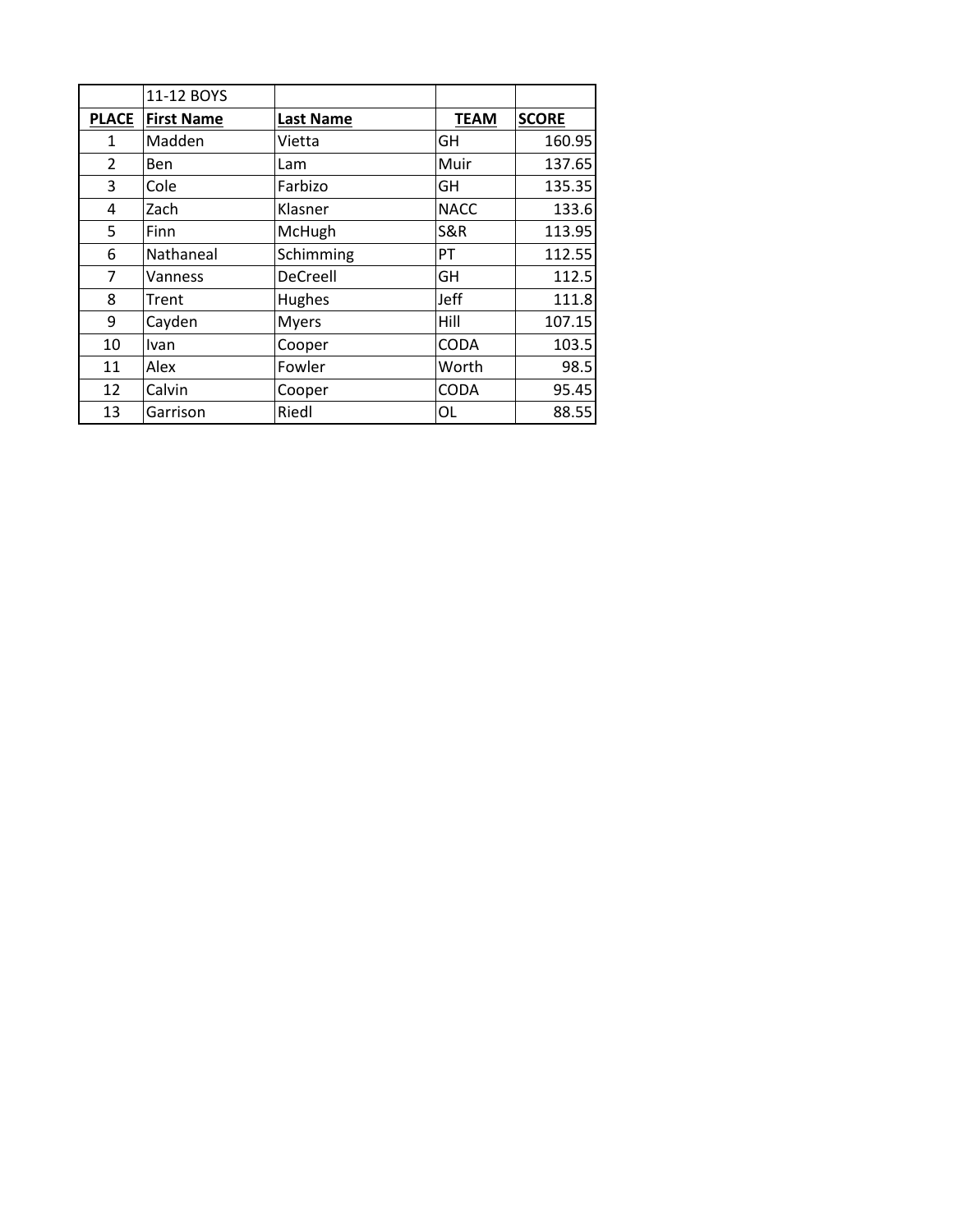|              | 13-14 Girls: Cheeseboard |                                 |             |              |  |
|--------------|--------------------------|---------------------------------|-------------|--------------|--|
| <b>PLACE</b> | <b>First Name</b>        | <b>Last Name</b>                | <b>TEAM</b> | <b>SCORE</b> |  |
|              | $1$ Vicki                | Miller                          | GH          | 182.45       |  |
|              | 2 Kiera                  | Porter                          | Hill        | 171.25       |  |
|              | $3$ Eva                  | Lane                            | <b>HP</b>   | 162.15       |  |
|              | $4$ Emily                | White                           | JC          | 161.65       |  |
|              | $5 $ Bella               | Skoog                           | <b>WW</b>   | 160.2        |  |
|              | 6 Augusta                | <b>Ness</b>                     | Lakes       | 154.65       |  |
|              | 7 Olive                  | O'dorisio                       | <b>NW</b>   | 152.2        |  |
|              | 8 Lily                   | Morgan                          | JC          | 147.85       |  |
|              | 9 Anila                  | Palmer                          | HP          | 140.9        |  |
|              | 10 Kirsten               | Kelley                          | <b>CODA</b> | $132.05$ *   |  |
|              |                          | *illeagal Sheet, no team points |             |              |  |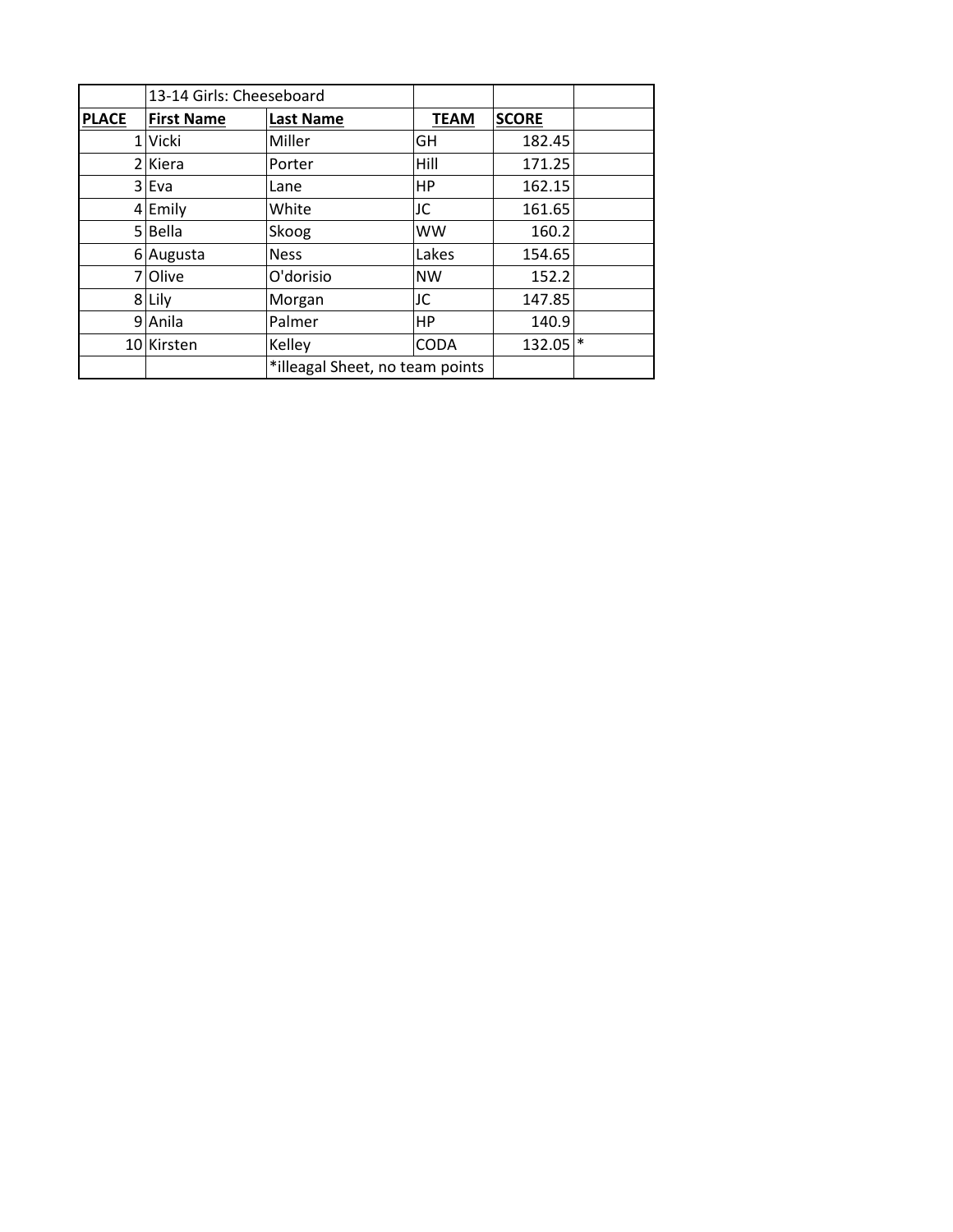|              | 13-14 BOYS        |                  |             |               |              |
|--------------|-------------------|------------------|-------------|---------------|--------------|
| <b>PLACE</b> | <b>First Name</b> | <b>Last Name</b> | <b>TEAM</b> | <b>Place</b>  | <b>SCORE</b> |
| 1            | Zander            | <b>Muirneks</b>  | JC          | 1             | 170.3        |
| 2            | Cade              | Carter           | JC          | $\mathcal{P}$ | 160.95       |
| 3            | Gunnar            | Carlson          | OL          | 1             | 160.45       |
| 4            | Owen              | Jauregui         | <b>Kins</b> | $\mathcal{P}$ | 151.05       |
| 5            | Austin            | Cera             | Tart        | 1             | 142.65       |
| 6            | Ryan              | Scharff          | <b>CODA</b> | 1             | 136.65       |
| 7            | <b>Ben</b>        | Couch            | GH          | 5             | 131.65       |
| 8            | Sawyer            | Lane             | <b>HP</b>   | 4             | 110.65       |
| 9            | Luca              | Postolache       | GH          | 8             | 105.95       |
| 10           | Josh              | Connor           | JC          | 6             | 97.15        |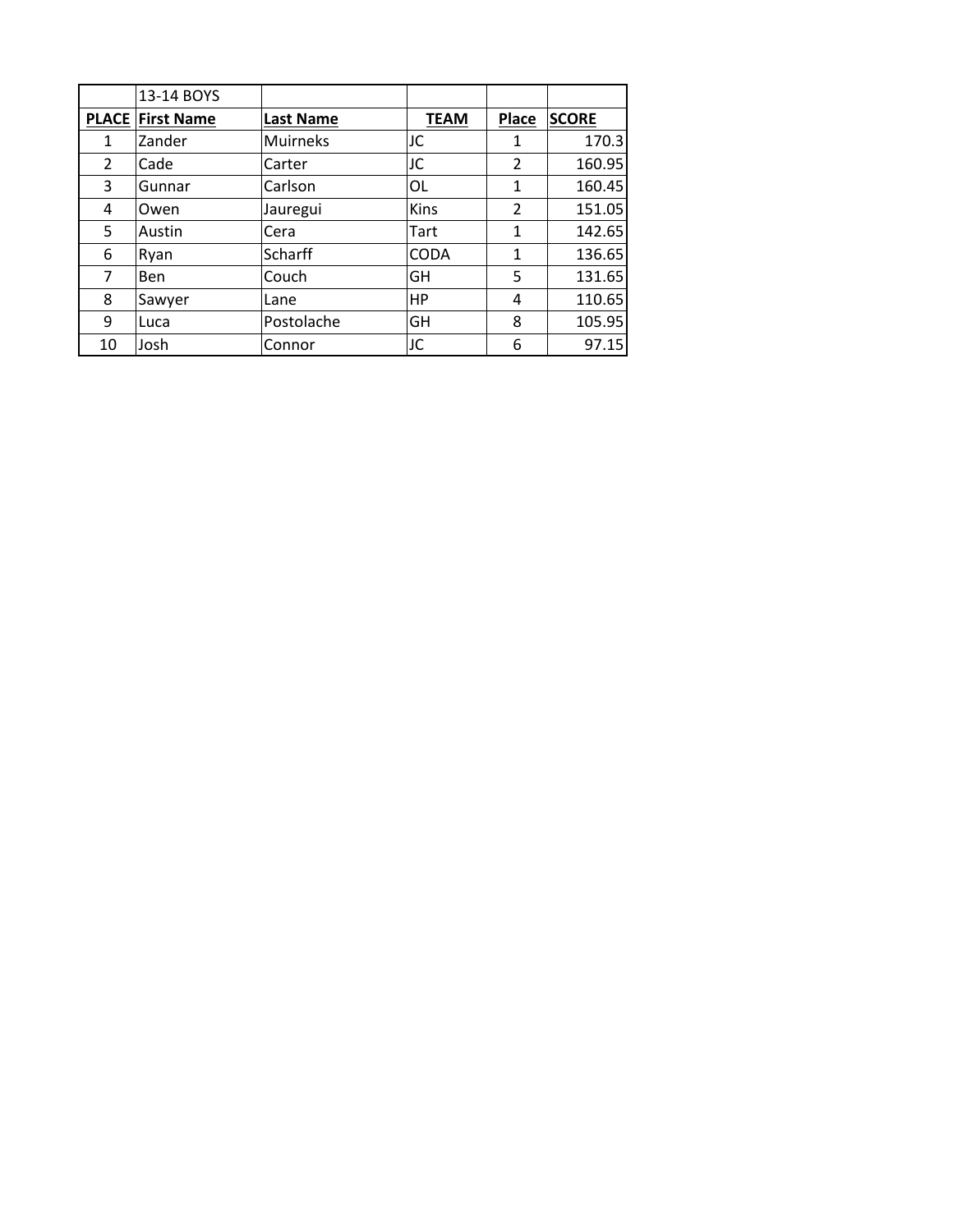|              | 18 U Girls        |               |             |             |
|--------------|-------------------|---------------|-------------|-------------|
| <b>PLACE</b> | <b>First Name</b> | Last Name     | <b>TEAM</b> | Place SCORE |
|              | Ashleigh          | <b>Provan</b> | GH          | 306.75      |
|              | Alison            | Dressel       | <b>CODA</b> | 192.55      |
| ЕX           | McKenna           | Ames          | EX          | 238.15      |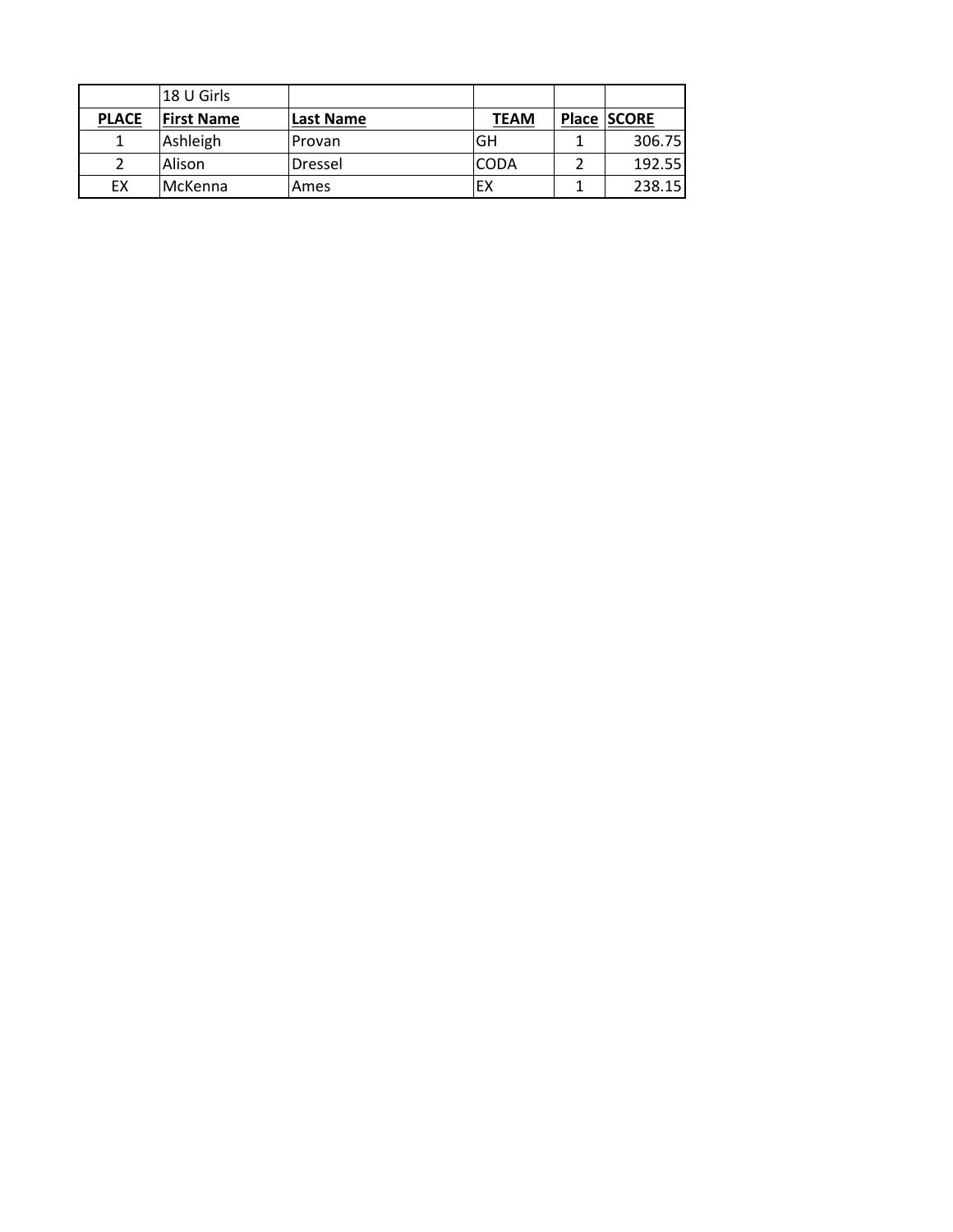|              | 18U BOYS          |                  |             |   |             |
|--------------|-------------------|------------------|-------------|---|-------------|
| <b>PLACE</b> | <b>First Name</b> | <b>Last Name</b> | <b>TEAM</b> |   | Place SCORE |
| 1            | Hayden            | Apel             | Hill        | 1 | 348.5       |
| 2            | Mark              | Suluk            | <b>DW</b>   | 2 | 301.25      |
| 3            | <b>Sam</b>        | Suluk            | <b>DW</b>   | 1 | 292.1       |
| 4            | <b>Shane</b>      | White            | JC          | 4 | 208.1       |
| 5            | Graham            | Reed             | <b>CODA</b> |   | 182.6       |